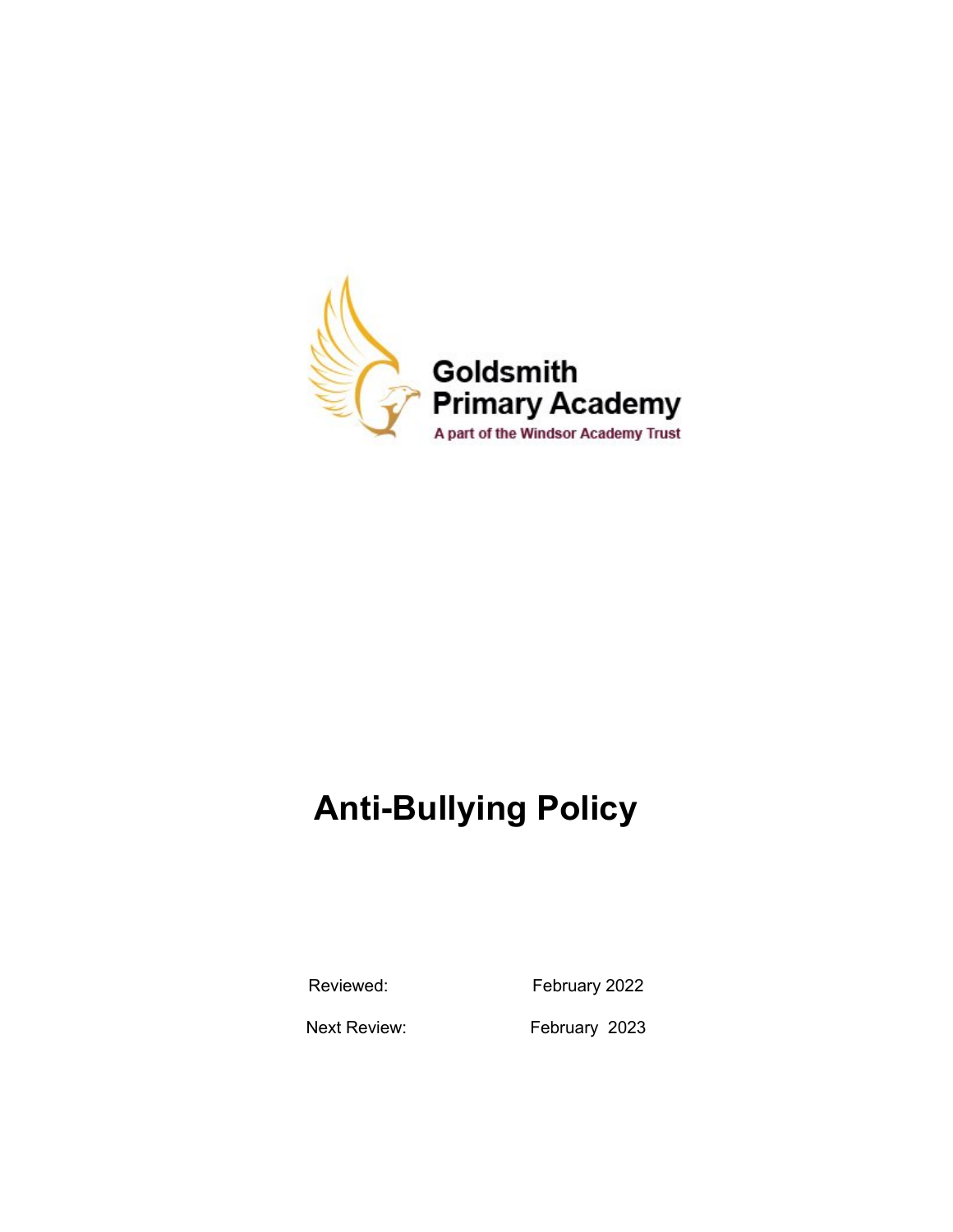# **Anti-Bullying Policy**

We are committed to providing a caring, friendly and safe environment for all of our students, so they can learn in a relaxed and secure atmosphere. Bullying of any kind is unacceptable at our school. If bullying does occur, all students should be able to tell and know that incidents will be dealt with promptly, severely and effectively. This means that anyone who knows that bullying is happening is expected to inform members of staff.

# **What is Bullying?**

At Goldsmith Primary Academy, we have agreed key principles:

- Bullying can be defined as "behaviour by an individual or a group, repeated over time that intentionally hurts another individual either physically or emotionally". (DfE "Preventing and Tackling Bullying", July 2017)
- Bullying can include: name calling, taunting, mocking, making offensive comments, kicking, hitting, taking belongings, producing offensive graffiti, gossiping, excluding people from groups and spreading hurtful and untruthful rumours.
- This includes the same unacceptable behaviours expressed online, including sending offensive, upsetting and inappropriate messages by phone, text, instant messenger, through gaming, websites, social media sites and apps and sending offensive or degrading photos or videos.
- Bullying is recognised by the school as being a form of peer on peer abuse. It can be emotionally abusive and can cause severe and adverse effects on children's emotional development.

## **Types of Bullying**

**Emotional:** Derogatory name calling of an insulting and/or personal nature. Demanding money, material goods or favours by means of threat or force.

**Physical:** Pushing, kicking, hitting, punching or any use of violence because of some perceived physical, economic, sexual, intellectual, cultural or racial difference.

**Racist:** Racial taunts, graffiti, gestures that makes an individual feel unwelcome, excluded, powerless or worthless because of their colour, ethnicity, culture, faith, community, national origin or national status.

**Sexual:** Unwanted physical contact or sexually abusive comments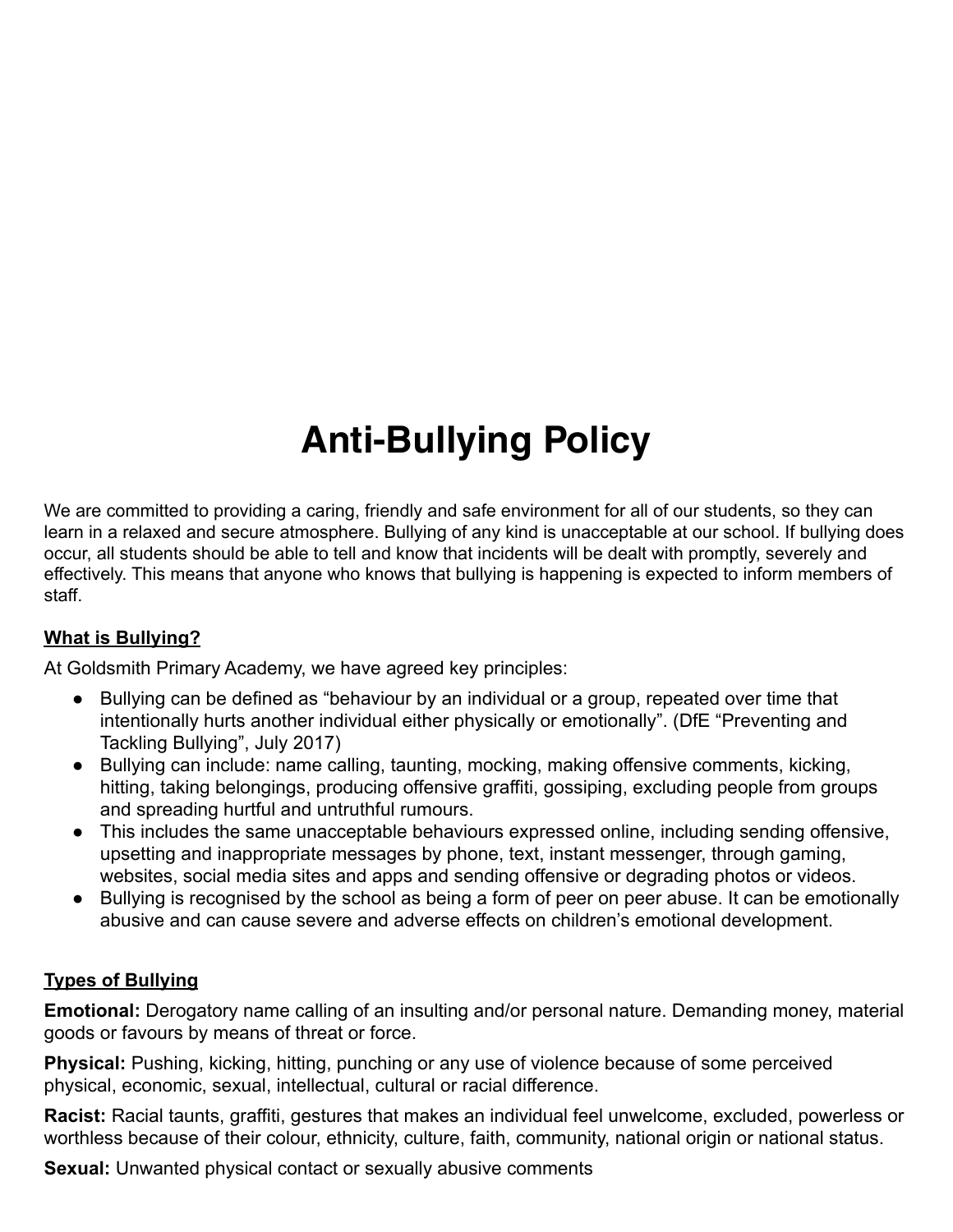**Homophobic:** Motivated because of, or focussing on the issue of, sexuality including homophobic, biphobic and transphobic.Homophobic bullying may also take the form of intimidating and ridiculing those who have gay parents/carers or family members.

**Cyber:** All areas of the internet, such as email & internet chat room misuse. Mobile threats by text messaging and calls. Misuse of associated technology, i.e. camera & video facilities.

In terms of cyberbullying, the Education and Inspections Act 2006, includes legal powers, that allow Headteachers to regulate the conduct of pupils off site and enables staff to impose disciplinary penalties for inappropriate behaviour. Schools are encouraged to contact the police if they believe threatening and menacing communications are happening.

**Peer on Peer Abuse** can include (but is not limited to) bullying (including cyberbullying); sexual violence and sexual harassment; physical abuse such as hitting, kicking, shaking, biting, hair pulling, or otherwise causing physical harm; sexting and initiating/hazing type violence and rituals.

# **Aims**

Developing an anti-bullying philosophy and ethos at Goldsmith Primary Academy is a key priority. No forms of bullying will be tolerated and any incidents of bullying will always incur a disciplinary sanction.

- To prevent, de-escalate and/or stop any continuation of harmful or hurtful behaviour by any group or individual towards any other individuals or groups.
- To deal with bullying incidents in a fair, proportionate and consistent manner.
- To safeguard the victim of bullying and to trigger sources of support.
- To apply disciplinary sanctions to the perpetrator(s) causing the bullying and ensure they learn from the experience and change their behaviour.
- All governors, teaching and non-teaching staff, students and parents should have an understanding of what bullying is.
- All governors and teaching and non-teaching staff should know what the school's policy is on bullying and follow it when bullying is reported.
- All students and parents should know what the school's policy is on bullying and what they should do if bullying arises.

## **Signs and Symptoms**

A child may indicate through their behaviour or other signs that they are being bullied. Adults at the academy should be aware of these possible signs and that they should investigate them.

- They are frightened of walking to or from their school;
- They don't want to go into vulnerable areas of the school i.e. toilets, library, dinner hall.
- They are unwilling to go to school;
- They become withdrawn, anxious, or lacking in confidence;
- There are changes in their behaviours.
- They have unexplained injuries.

These signs and behaviours could indicate other problems, but bullying should be considered a possibility and should be investigated

# **Procedure for dealing with incidents**

1. The incident will be dealt with immediately by the member of staff who has been approached or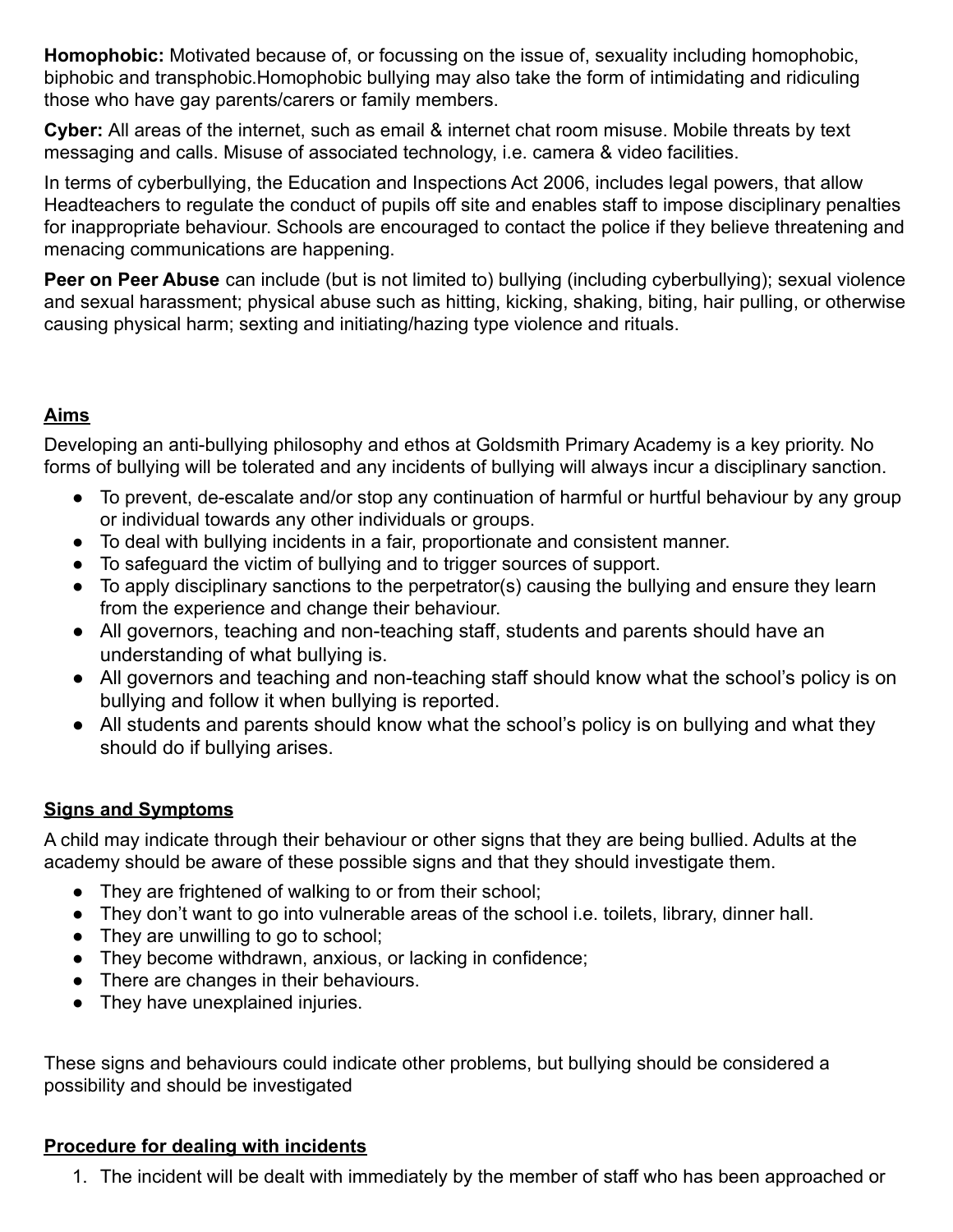who suspects bullying maybe happening;

- 2. A clear account of the incident will be recorded onto CPOMs and will be shared verbally with the Headteacher, Deputy Head Teacher (DHT) or pastoral team member;
- 3. The Headteacher, DHT or member of the pastoral team will interview all concerned and formally record the incident (on CPOMs);
- 4. Class teachers will be kept informed and if the situation persists class teachers will advise appropriate colleagues;
- 5. Parents will be informed;
- 6. Disciplinary measures will be used as appropriate and in consultation with all concerned.

#### **If a child feels that they are being bullied, there are several procedures that they are encouraged to follow (not hierarchical):**

- Tell a friend:
- Tell a teacher or adult whom you feel you can trust;
- Discuss issues with the most appropriate member of the Pastoral Team;
- Tell a parent or adult at home whom you feel you can trust;
- Discuss it as part of your PSHE time;
- Ring Child line and follow the advice given.

# **Preventative Strategies**

As an effective school we will promote an open and honest anti-bullying ethos through a range of opportunities:

- Use curriculum opportunities (e.g. PSHE, History, RE etc) to discuss issues around diversity and focus on anti-bullying messages;
- Use opportunities throughout the school year to raise awareness e.g. Anti- Bullying Week, assemblies etc;
- Promote open and honest reporting of bullying incidents;
- Encourage the school environment and school routines where possible to reduce 'opportunities', 'hotspots' and 'risk areas' for bullying.

# **Outcomes**

## **Those who have been bullied will be supported:**

- A bespoke timetable constructed by the Pastoral Team to support with reintegrating child and supporting needs;
- Offered an immediate opportunity to discuss the experience with a staff member;
- Re-assured and to be offered continuous support (including peer-support if appropriate) to enable self-esteem and confidence restored.

# **Those who have committed bullying will also be supported:**

- 1:1 sessions with the Pastoral Team;
- Discussing what has happened and discovering why they became involved;
- Establishing why their actions are wrong and the need for change;
- Supporting the pupil in making changes to their behaviour to prevent bullying occurring again;
- Engaging the support of parents/carers to help with changing the attitude of the bully;
- Having their behaviour closely monitored.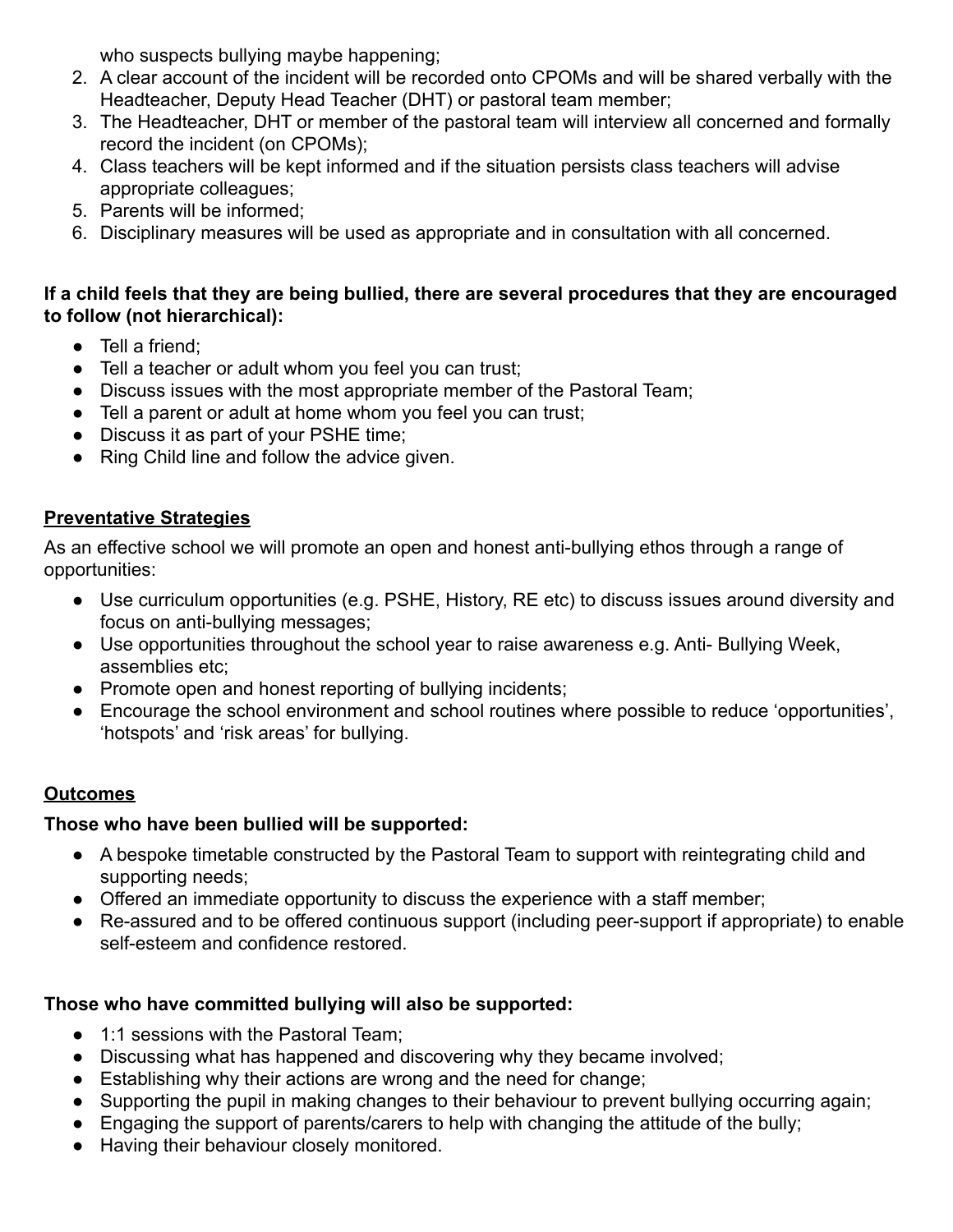#### **The following disciplinary steps will be taken, in line with the schools Behaviour Policy:**

- Official warnings to cease offending;
- Exclusion from certain areas of school site or supervised access including at certain times of day;
- $\bullet$  A period of fixed term exclusion in school or offsite;
- Permanent exclusion

#### **Monitoring**

In order to monitor the effectiveness of this policy, the academy will maintain rigorous records of all bullying incidents for a range of reasons:

- Manage individual cases effectively;
- Evaluate the effectiveness of strategies;
- Celebrate the anti-bullying work of the school;
- Demonstrate clear procedures and decision making in the event of complaints;
- Engage and inform multi-agency support as necessary.

This policy is monitored regularly by the Headteacher who reports to governors about its effectiveness and who in turn will review the policy annually.

## **Advice to Parents**

As the parent of a child whom you suspect is being bullied-

1. Report bullying incidents to the class teacher, one of the Deputy Headteachers (Mr Ingles or Mrs Walker-Gordon), Assistant Headteacher (Mr Wakeman) or the Head of Pastoral (Mrs Middleton).

2. In cases of serious bullying, the incidents will be recorded by staff and Mrs Bridgwood (Headteacher) will be notified.

3. Parents will be asked to attend a meeting to discuss the problem.

4. If necessary and appropriate, police will be consulted.

5. The bullying behaviour or threats of bullying must be investigated and the bullying stopped quickly.

6. An attempt will be made to help the child using unacceptable behaviour towards others, to change their behaviour.

Do Not:

- Attempt to sort the problem out yourself by speaking to the child whom you think may be behaving inappropriately towards your child or by speaking to their parents.
- Encourage your child to be 'a bully' back.

Both of these will only make the problem much harder to solve.

## **HELP ORGANISATIONS:**

Parenting and Family Support 0808 800 2222 Youth Access 020 8772 9900 Bullying Online [www.bullying.co.uk](http://www.bullying.co.uk)